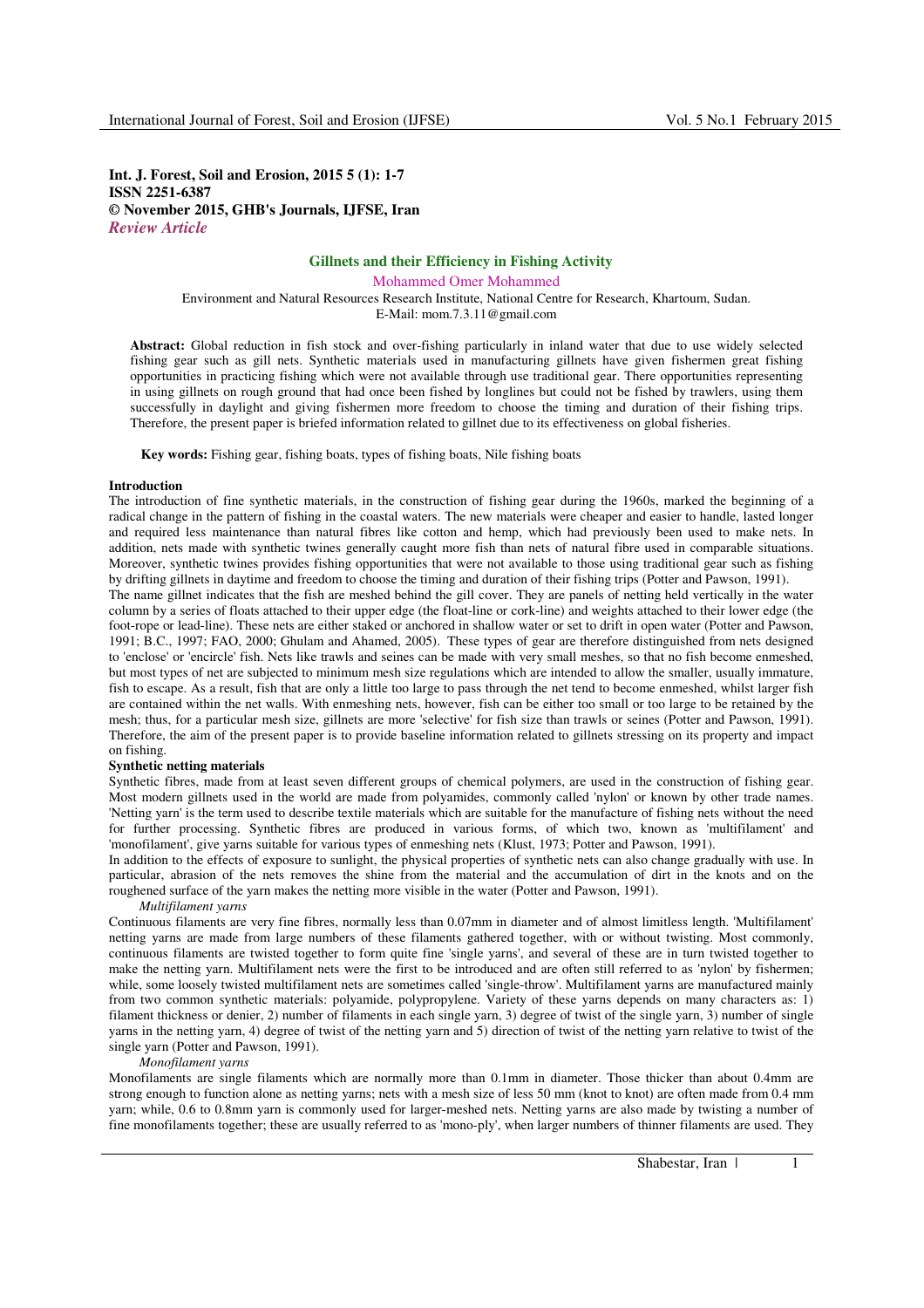are not normally regarded as 'multifilament' netting yarns, from which they can be distinguished on the basis of filament thickness or the number of filaments making up a yarn. In addition to the range of thickness, monofilaments are made round, oval or flattened in cross section (Potter and Pawson, 1991).

## **Basic design of gillnets**

The term gilling is referred to the process of catching fish by gillnet and somewhat misleading as fish are also caught by a number of other processes (Figure 1). The most prominent catching processes noticed in the literature are the following (B.C., 1997; FAO, 2000).



For the smaller fish (top) the girth at the gills (indicated by the bar) matches the mesh-size and this fish is likely to be gilled. For the larger fish (bottom) the girth at hte head region matches the meshsize and this fish is therefore potentially snagged.

Source: FAO (2000)



Source: Pottera and Pawson (1991)

## Fig. 2. Depicts measuring mesh size 'Knot to knot'

# Fig. 1. Relationship between fish size and catching process

The construction of many enmeshing nets simply involves attaching a head-rope with floats along the top of the sheet of netting and a weighted foot-rope along the bottom. The floats may be spaced up to 6m apart along the head-rope, and the sinkers (weights) may be tied to (or incorporated into) the foot-rope, the latter being known as a lead-line (Potter and Pawson, 1991). A gillnet consists of netting attached between a head-rope and a foot-rope. The net is kept open vertically by the differences in buoyancy between the two ropes. The head-rope is given positive buoyancy by using various floating devices. In shallow waters, floating is typically applied by attachable cork or styrene floats or by using head-ropes where styrene is embedded in the rope. For deep-water fisheries, hollow metal or hard plastic rings are used to provide buoyancy. Weight is most simply applied to the foot-rope by embedding lead into the rope, but may also be applied by using various sinkers, e.g. metal rings (FAO, 2000). The mesh size can be described by several different measurements (Potter and Pawson, 1991; FAO, 2000) as bellows:

- 'Knot to knot' (**Figure 2**) and 'bar length' (b) refers to the length of yarn between two adjacent knots (sometimes measured between knot centers).
- $\boldsymbol{\Omega}$  'Stretched mesh' (s) is the distance between two knots on diagonally opposing sides of a (four-sided) mesh when they are pulled apart, usually with a set force.
- 'Mesh circumference' and 'round four sides', as the terms imply, give the full distance round each mesh.

Modern gillnets are made of monofilament, multi-monofilament or multifilament nylon. Combining a number of such monofilaments in parallel makes a multi-monofilament. Multifilament consists of thin nylon fibers twisted together (FAO, 2000). A net may be rigged with varying degrees of slack, which is primarily regulated by the hanging ratio. The hanging ratio measures how tightly the net is stretched along the head and foot rope. The hanging ratio may theoretically vary between the value 0 (all meshes mounted at the same point on the ropes, so the net has no length dimension) and a value of 1.0 (the netting is fully stretched out, so the net has no height dimension, see Fig. 2.1). In commercial fisheries hanging ratios are normally found between 0.25 and 0.65 (Baranov, 1948).

#### **Gill nets property**

### *Color of netting*

Gillnets are marketed in a variety of colors and shades and individual fishermen often show strong preferences for certain colors. Despite of the individual variations, a general trend is often observed. In the Danish fisheries, for instance, orange colored nets dominate in the Baltic Sea; whereas, grey or green nets are preferred for the North Sea fisheries (Angelsen, Haugen and Floen, 1979).

There are some hypothesizes related to efficiency of colored gillnets in fishing. One of them considers that the most efficient color of nets should be that of the dorsal region of the fish as this color conceals the fish in its particular environment. This should argue for darker nets being most efficient (Baranov, 1948). Later studies (e.g. Jester 1973, Tweddle and Bordington 1988) have not confirmed Baranov's camouflage hypothesis as white nets often perform better than dark ones. In both these studies, clear species differences were observed such that the 'best' colors differed from species to species. It has been noted that the efficiencies of different colors also show seasonal differences (Potter and Pawson, 1991).

The visibility of monofilament nets from a physical perspective has been discussed and shown interesting patterns regarding the importance of object orientation in water as well as the differences in reflection in air and water (Plate 1). Further inferring has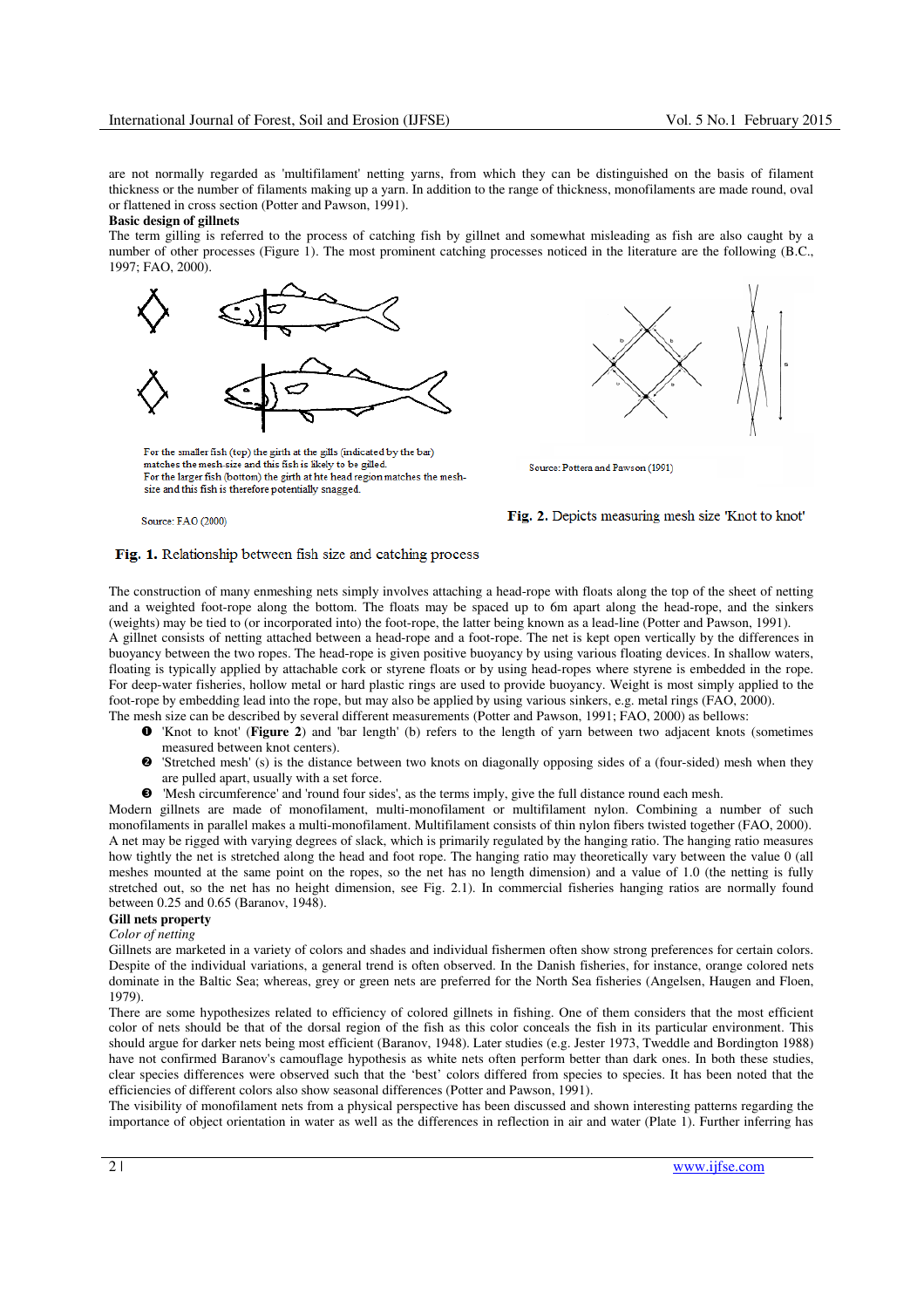been made is the visibility of nets depends on both the water color and the color of the seabed (Wardle, Mojsiewiecz and Glass, 1991). Light intensity has been used thresholds as an indicator of the fishing power of different colored nets by comparing mackerel (*Scomber scombrus*) behavior towards different colored twine. Considerable differences in color detection thresholds were observed for both a thin monofilament thread and a thicker multifilament thread (B.C., 1997).



ree: Mohammed (2006



## *Dimensions of netting*

It is a well-known fact to fishermen and net manufacturers that nets constructed of thinner twine catch considerably more fish than nets made of coarser materials. Fishermen usually attribute the higher fishing power of finer nets to these nets being 'softer' (FAO, 2000). The available experimental information suggests that the effect of twine thickness is found for all materials, i.e. multifilament (Predel, 1963), monofilament (Hovgård, 1996b; Jensen, 1995a) and multi-monofilament (Millar and Holst, 1996). The choice of dimensions of netting material implies a trade-off between fishing power and net durability as nets made of fine, materials are more easily damaged. In commercial fisheries, durability and ease of handling are often the main arguments to use relatively coarse netting materials (FAO, 2000).

## *Types of netting*

Fishermen have clear notions of the importance of the material type where considerations are given to both catch performance and physical attributes. Multifilament nets are considered to be the least efficient; while, at the same time being the strongest. Multi-monofilament nets are generally considered to be the most efficient as the use of thin parallel threads make the net more 'soft' than the monofilament or multifilament nets. A stated draw-back of multifilament nets is the higher tendency for entangling various unwanted by-catches, e.g. crabs or starfish, which may considerably slow down the cleaning process. The different qualities of the netting materials often led to clear patterns in their use. In Denmark, for instance, multifilament nets are typically used in the trammel nets targeting flatfish, multi-monofilament are the predominantly used materials when targeting cod, whereas hake fisheries most often use monofilament nets (FAO, 2000).

Most scientific comparisons have been between monofilament and multifilament nets. The results of these comparisons are not clear. Some studies, find multifilament superior to monofilament nets whereas, other studies indicate the opposite (Predel, 1963; Washington, 1973; Hylen and Jacobsen, 1979). Studies including several species indicate that the differences may be speciesdependent. But it has been observed that equal total catches between monofilament and multifilament nets, whereas the clear differences are seen between species (Jester, 1973). Monofilament nets have been found more efficient for pikeperch fish (*Stizostedion lucioperca*), but multifilament more efficient for bream (*Abramis brama*) fish (Machiels et. al. 1994).

A comparison study has been done on fishing nets used in British cod fisheries and found that the multifilament net has a better catch than multi-monofilament and monofilament nets. The catch differences could be attributed to the way fish are enmeshed, whereby the multifilament and the multi-monofilament nets caught considerably more entangled fish (Stewart, 1987).

Lack of good understanding of the exact importance of material coarseness within the various materials complicates comparisons between materials. When comparing an inferior version of one material to a superior version of another material the catch differences will not only reflect the material. In an experimental fishery in the Bay of Biscay, using trammel nets targeting sole (*Solea solea*), multi-monofilament nets were generally found to be more efficient than multifilament nets (EU, 1997). *Hanging ratio* 

Hanging coefficient (E), equals the length of the pressed as a decimal but it may also be shown as a percentage or a fraction (e.g. E=0.67 is equivalent to E = 67% or E = 2/3). The hanging coefficient determines the length and depth of the final net and the shape of the meshes in the water (Potter and Pawson, 1991). Commercial nets typically have a hanging ratio between 0.25 and 0.65. In the European marine fisheries the lower hanging ratios are applied in flatfish fisheries, whereas nets for catching round fish typically have hanging ratios between 0.4 and 0.5 (FAO, 2000).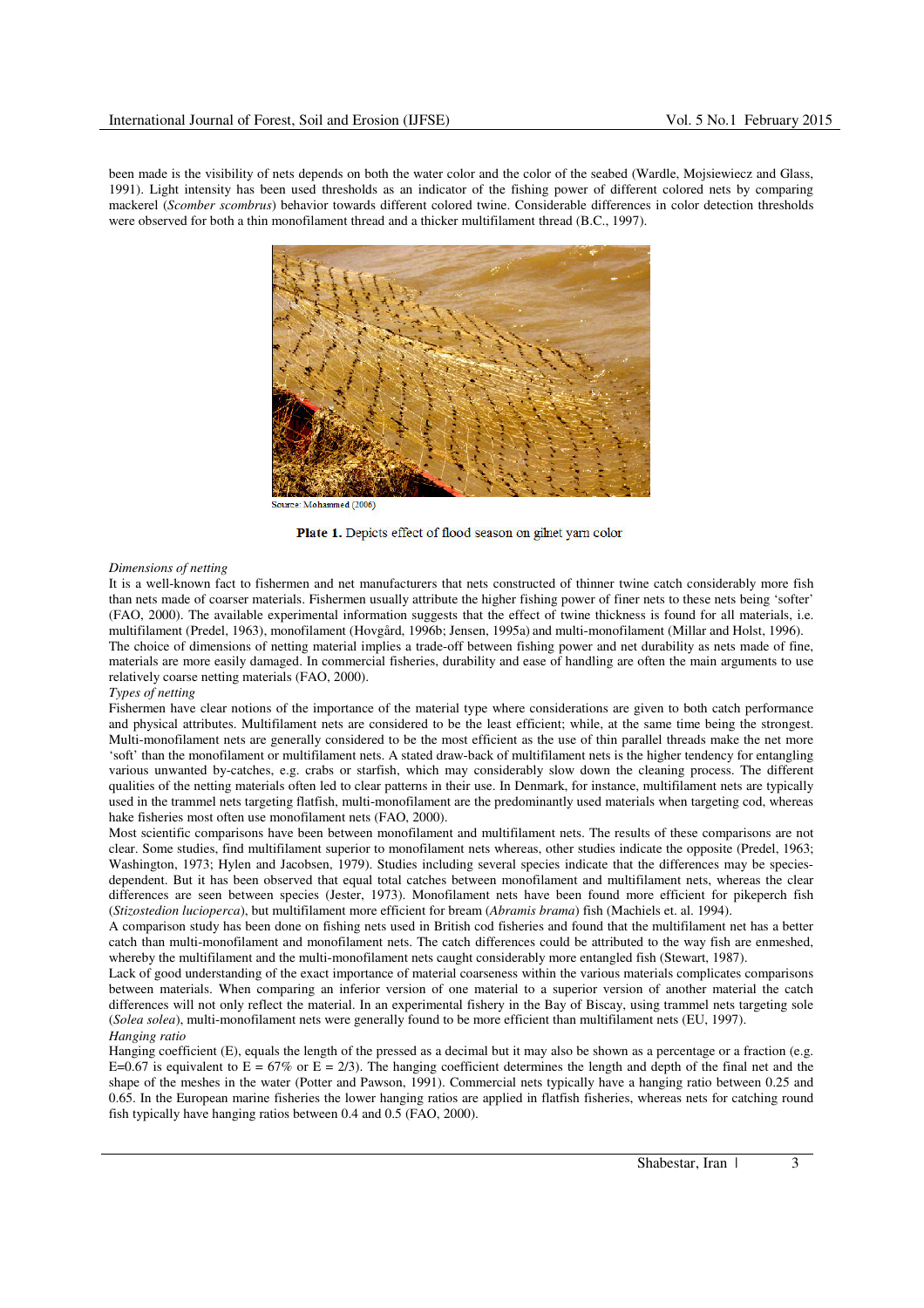Hanging ratios have been shown that it may affect the selectivity of the nets. It has been noted that a decrease in hanging ratio resulted in an increasing number of mainly smaller *Tilapia mosambica* becoming entangled in the net (Riedel, 1963). Similarly, a decrease in selectivity for blue ling has been found when the hanging ratio decreased from 0.6 to 0.4 due to more small specimens being caught in the loosely hanging nets (Engås, 1983).

In 1965, it has been found that the numbers of large perch increased when the hanging ratio decreased, whereas no change could be observed in the length frequencies for roach (*Rutilus rutilus*) when changing the hanging ratio. it has been interpreted the species difference as being due to the fact that the perch were a spiny fish that were entangled more easily when the hanging ratio was decreased (Mohr, 1965). This interpretation, which has been widely cited, has recently been questioned by (Machiels et. al. 1994) who found a change in selection for the 'smooth' bream (*Abramis brama*), but not for the 'spiny' pikeperch (*Stizostedion lucioperca*). Several studies reported a general higher catch for the more loosely hung nets (Angelsen, Haugen and Floen, 1979; Machiels et. al. 1994; Samaranayaka, Engås and Jørgensen, 1997). Experimental fisheries carried out by the Danish Fisheries Research Institute suggest, that the catches of the dab (*Limanda limanda*) were highest in loosely hung nets whereas little difference was seen for cod (*Gadus morhua*) fish (FAO, 2000).

#### **Types of gill nets**

Gillnets are many types according to their design and purpose. They can catch fish by entangling, enmeshing and gilling in the netting and the fish that is caught by these ways called gilled, entangled or enmeshed fish. Gillnets may be either single (gillnets) or triple (trammel nets). Several types of nets may be combined in one gear. These nets can be used either alone or, as is more usual, in large numbers placed in line ('fleets' of nets). According to their design, ballasting and buoyancy, these nets may be used to fish on the surface, in mid-water or on the bottom (Yusof, 2007). *Fixed nets* 

Fixed nets (Figures 3; 4) are one types of the passive gear constructed from one layer of netting. They consist of a heavily weighted footrope and head-rope with floats. Each end of the net is attached to an anchor or a whole net is tied to stakes (Potter and Pawson, 1991; B.C., 1997; Yusof, 2007).



Source: Yusof (2007) and FAO (http://www.fao.org/fishery/geartype/247/ed)

Fig. 3. Depicts a fixed gillnet setting on stakes in a fishery



Fig. 4. Depicts fixed gill net setting in a fishery by anchors

Fishing by fixed gill nets is probably one of the most commonly used methods for catching fish. It is easily set with the use of a boat. One end of the net is either tied off on shore or anchored with a marked buoy. The boat is then reversed and the net is let out over the bow (Potter and Pawson, 1991; B.C., 1997).

To avoid tangles it is best to carefully load the net into a tub or bag trying to keep cork and lead-line separated (Plate 2). This will allow the net to be set with a minimum of tangles and snags. When all of the net has been let out, pull the net taut by holding onto the bridle ropes and reversing the boat. When the net is taut, set the second anchor and mark it with a buoy. If sinking nets are being used, ensure that there is sufficient buoy line to let the marker reach the surface when the net is deployed (B.C., 1997; Bashir, 2007).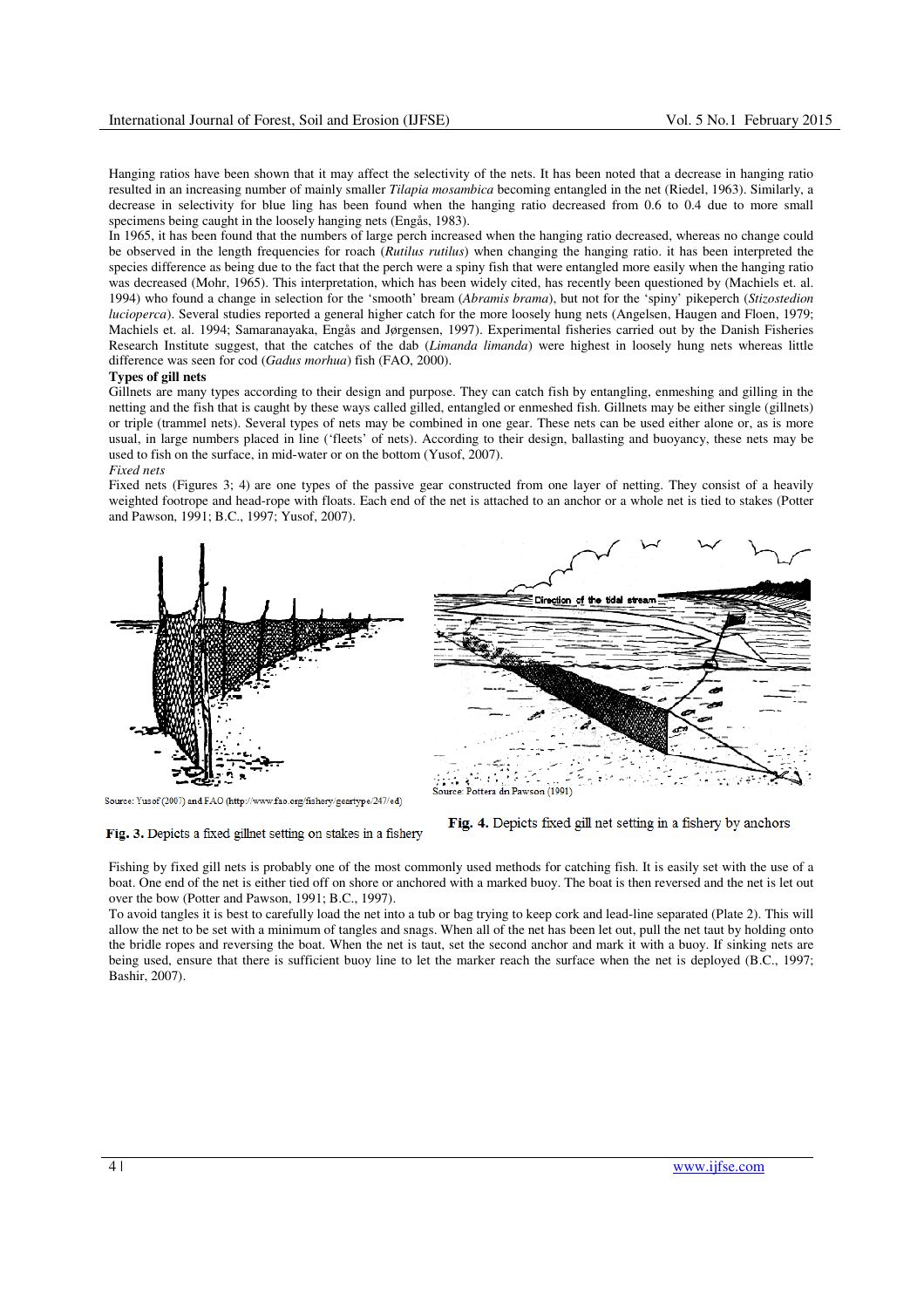

Source: Bashir (2007)

# Plate 2. Position of fixed nets in a Canoe for setting in a fishery

Fixed net can be set in a variety of ways depending on the sea/river and the purpose of the set. Floating nets will catch fish in the upper 2-4 m of the river/sea. Floating net in the littoral zone perpendicular to shore will focus on species migrating through the littoral zones. Sinking nets/staking nets will catch benthic species. They are done in slightly offshore and parallel to shore may concentrate on species migrating on and offshore (when the tide ebbs these nets may eventually allow the fish (not entangled or gilled) to pass freely underneath their bottom line (B.C., 1997; Yusof, 2007).

Generally, fixed nets are set at dusk, left to fish overnight and are retrieved the following morning to process the catch. However, areas with cover, such as snags or underwater debris, are good places to catch fish but there is a high risk of tangling or snagging the net and great care should be used when setting the net (B.C., 1997).

*Drift nets* 

Drift nets (Figure 5) are mobile gillnets of one sheet of getting joining to head-rope with more floats and foot-rope with lightly sinkers. Each end attached to anchors with flag as a mark. These net are similar to fixed nets in construction, but drift nets are distinguished by many floats on head-rope and a very light foot-rope (Potter and Pawson, 1991; Yusof, 2007).



Source: FAO (http://www.fao.org/fishery/geartype/220/en)

# Fig. 5. Depicts the use of drifting gillnets in fishing activity

In application, drift nets are allowed to move freely with the water currents, and therefore have more floats on the head-rope and a very lightly weighted foot-rope, so they hand down loosely from the surface. The head-rope is often suspended some distance below the surface on rope strops attached to buoys. Such nets can be fished close to the sea bed, where this is clear of obstructions (Potter and Pawson, 1991; Yusof, 2007).

## *Encircling nets*

Encircling gillnets (Figure 6) are one type of gill nets used by forming a circular shape to surround fish with making knocking on the water surface and then to collect the fish. They are like the standard form of gillnet. It has more floats on the head-rope, but is not like that of the drift nets (Yusof, 2007).

### **Behaviour of fish in nets**

Fish are usually caught in gillnets, either by trying to swim through a mesh and becoming wedged 'gilled', or by becoming snagged or tangled in the netting. In tank experiments, it has been observed that the behavior of Salomon when they became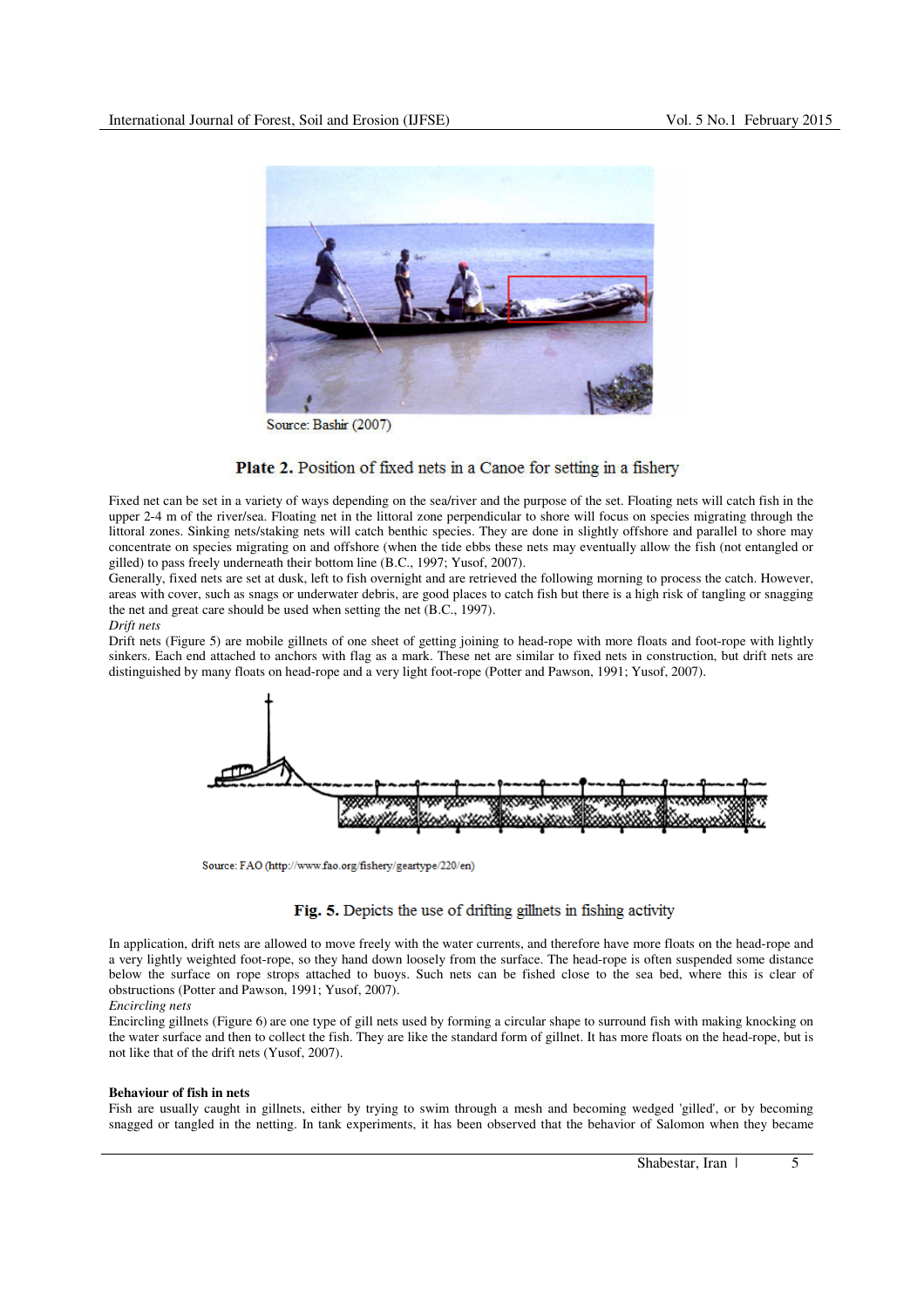caught in a gillnet. The fish initially struggle quite powerfully, usually for less than 30 seconds, although in a few cases they swam vigorously for 2 or 3 minutes  $1$ . Investigations of fish energetic have been suggested that at normal sea temperatures, a Salmon could only swim vigorously for one or two minutes before becoming totally 'exhausted' through the accumulation of lactic acid in the muscles (Zhou, 1982).

It has been noted that differences in the behavior of Salmon that were enmeshed and those that were snagged or tangled. Gilledfish tended to swim strongly forwards, pulling the net with them. If they were still held, they would then turn and swim in the opposite direction. Thus, if the net were hung fairly loosely, the fish would swim back into it and become caught in more than one mesh. Salmon that hit the net and became snagged without being gilled tended to wrench strongly with their head or tail, at the same time moving backwards or alongside the net. Once again, a loosely hung net offered more chance of the fish becoming entangled (Angelsen and Holm, 1978).

## **Probability of capture or escape**

The probability of a fish being caught after it comes into contact with a gillnet is largely dependent upon its size. Gillnets are therefore said to be 'size selective'. A fish with a maximum girth less than the mesh circumference will be able to swim straight through, while a fish so large that it can barely get its head into a mesh is unlikely to become firmly wedged and may escape. Tangle nets are designed so that some large fish may still be held even if they cannot be properly enmeshed and, in traps and seines, such fish should still be retained within the enclosed area of netting. A gilled-fish may also escape if it can apply sufficient force to the net break a mesh or make a knot slip. Large Salmon can sometimes distort and break meshes of drift nets, even where the breaking strain of the netting yarn is 15-20 kg, and will frequently burst right through small-meshed nets which are made of fine yarns (Potter and Pawson, 1991).

Fish of all sizes may be held by the net if they are caught or entangled on jaws, teeth, spines or other projections (Figure 7). Tangle nets are specifically designed to operate in this way, and are also often made from multifilament netting which is softer and is generally thought to be more likely to snag the fish than the harder (Potter and Pawson, 1991).



#### **Selectivity**

#### *Importance of selectivity*

Selectivity can be defined as any factor that limits the catch to a specific range of the fish population. The quality and quantity of the catch are dependent on such conditions as gear specifications, morphology and operation, time of fishing, seasonal variation in fish behavior, fish size, etc. Comparing catches from various gear types would illustrate the selectivity of fishing net. Selection can be expressed relative to the fish population in the area fished and is then termed *absolute selection* (B.C., 1997; FAO, 2000). *Methods of estimation gill net selectivity* 

The most direct method for estimating selectivity is to tag or mark a large number of fish and determine the proportion caught by the fishing gear in each size category. This is readily accomplished in small lakes; however, in large lakes and the ocean it is rare that enough tagged fish are released in a single tagging experiment to enable selectivity to be well determined (Ghulam and Ahamed, 2005; Ransom and John, 1997).

It is better here to refer to the two alternative approaches to estimating selectivity. First, if the commercial catches are known by age and by year, then age-structured models such as virtual population analysis can be used to estimate selectivity of the commercial fishing gear. Statistical catch-at-age models can be formulated in a variety of ways; many formulations depend upon the selectivity of the independent survey or commercial catch rate series being known, at least for older ages. This may cause a fundamental indeterminacy in many formulations because the estimated selectivity of the gear that is being used, it depends upon assumptions about the fishery (Myers and Cadigan, 1995a & 1995b).

A second approach is to compare the catch rates of different sizes of fish in two or more gear types. This is known as indirect estimation of selectivity <sup>16</sup>. However, the functional form of selectivity from such a comparative approach have been shown that